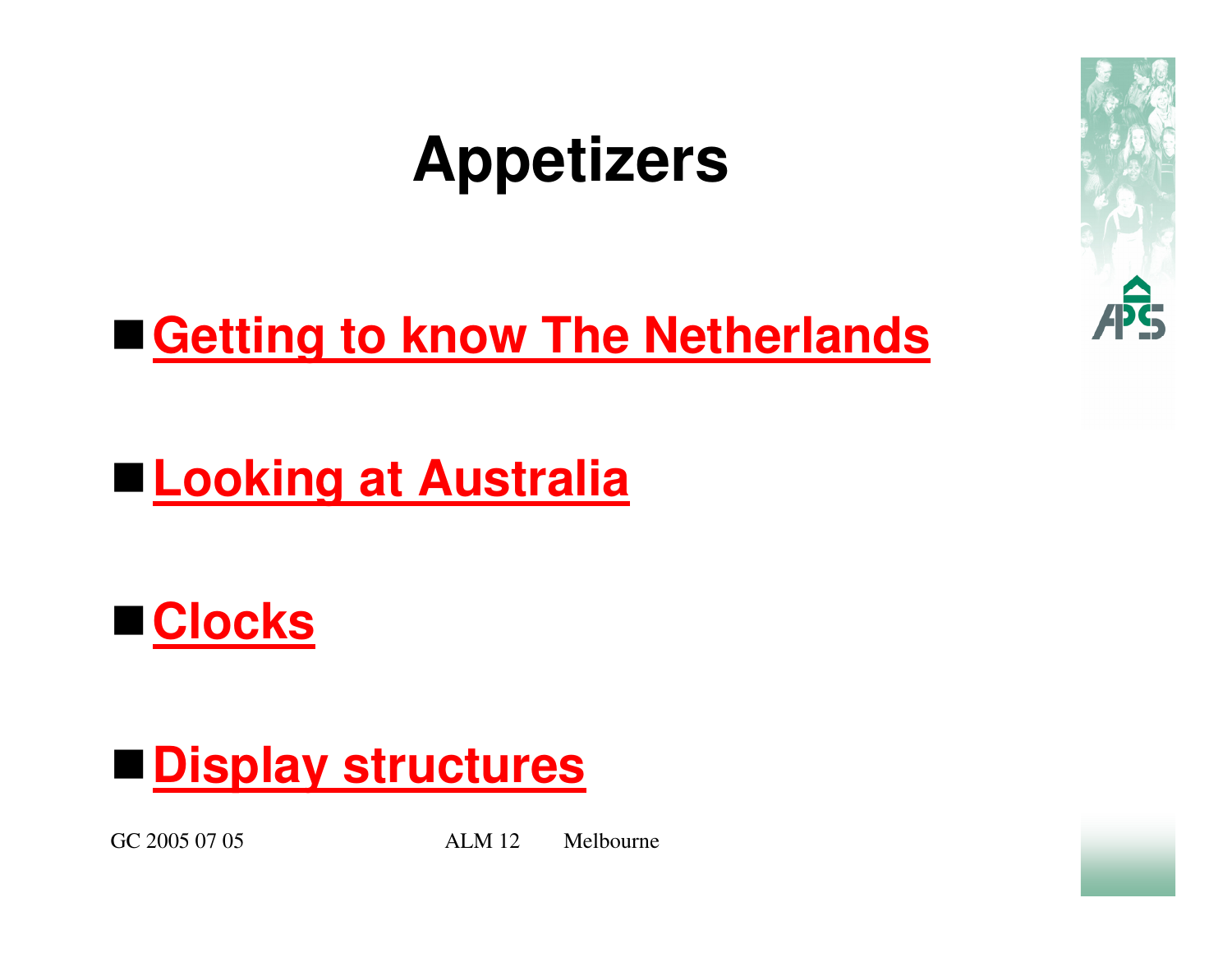#### **Fascination**

■ How do people cope with the quantitative **■ aspects of the world around us?**

# **OR**

■ How do people cope quantitatively with aspects **of the world around us?**

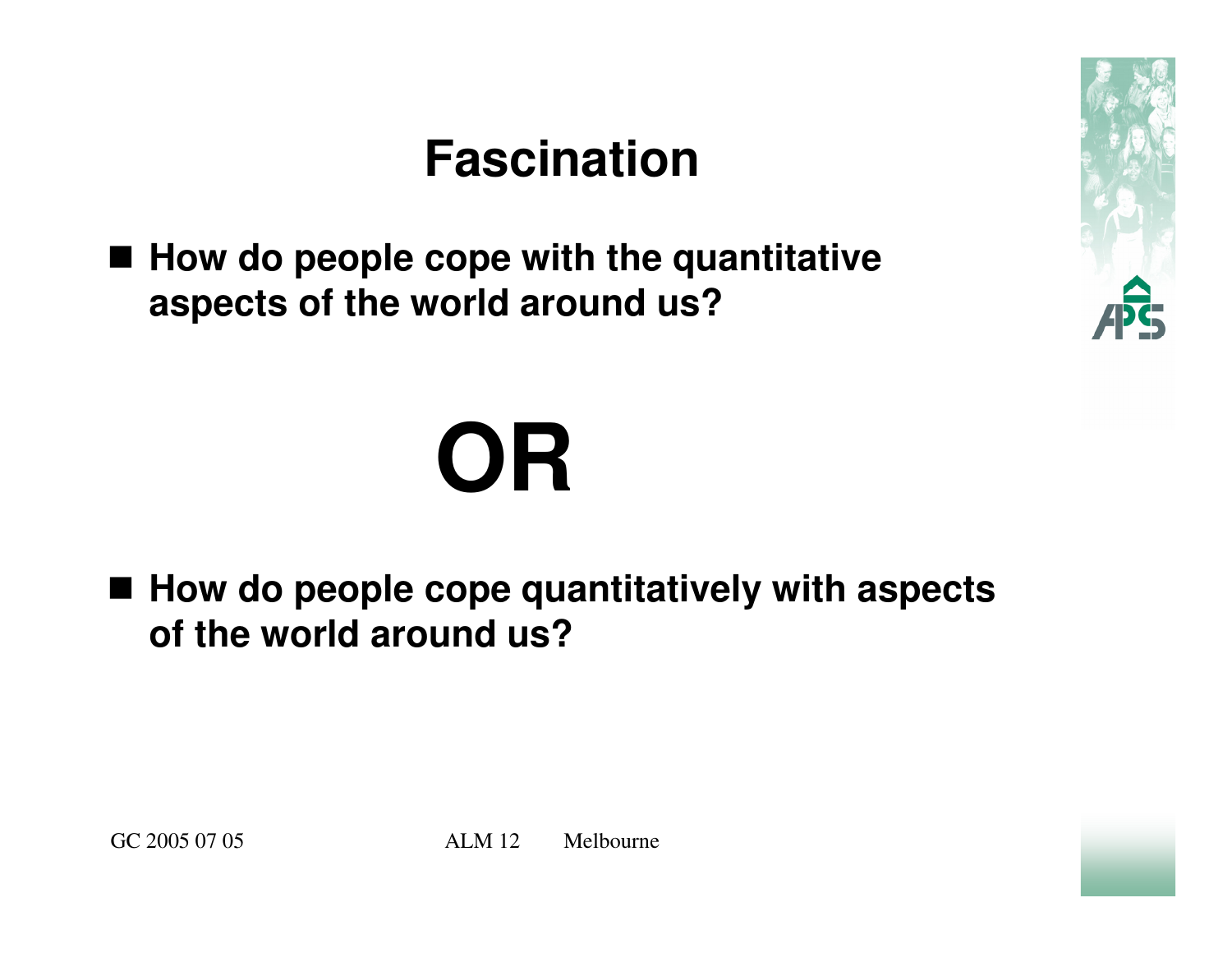# Mind and gesture, the numeracy of a vocational student



**ALM 12 Conference**

GC 2005 07 05 ALM 12 Melbourne

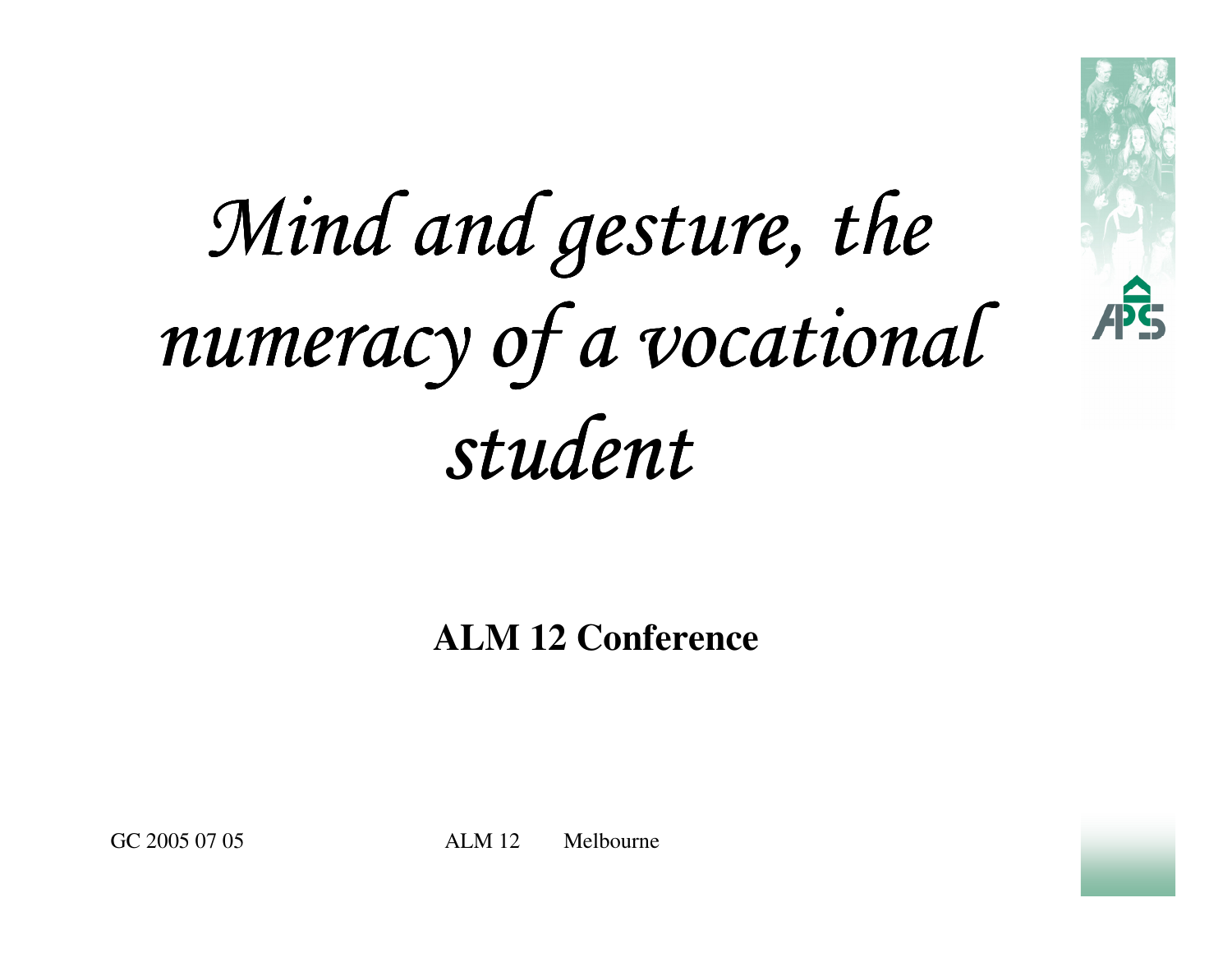

### **Dutch secondary educational system**

**In the Dutch educational system there are three streams insecondary education:**

- **Pre-University Education (vwo, 6 years, 12-18 yr, 18%)**
- Senior General Secondary Education<br>
(have 5 years 19, 17 yr 95%) **(havo, 5 years, 12 – 17 yr, 25%)**
- Pre-Vocational Secondary Education **(vmbo, 4 years, 12-16 yr, 55%)**

**Most of the students with special needs are in the regularPre-Vocational Secondary Education.** 

 **Special schools for practical training and special needs education.** 

**(praktijkonderwijs, LWOO, 4 years, 3% )**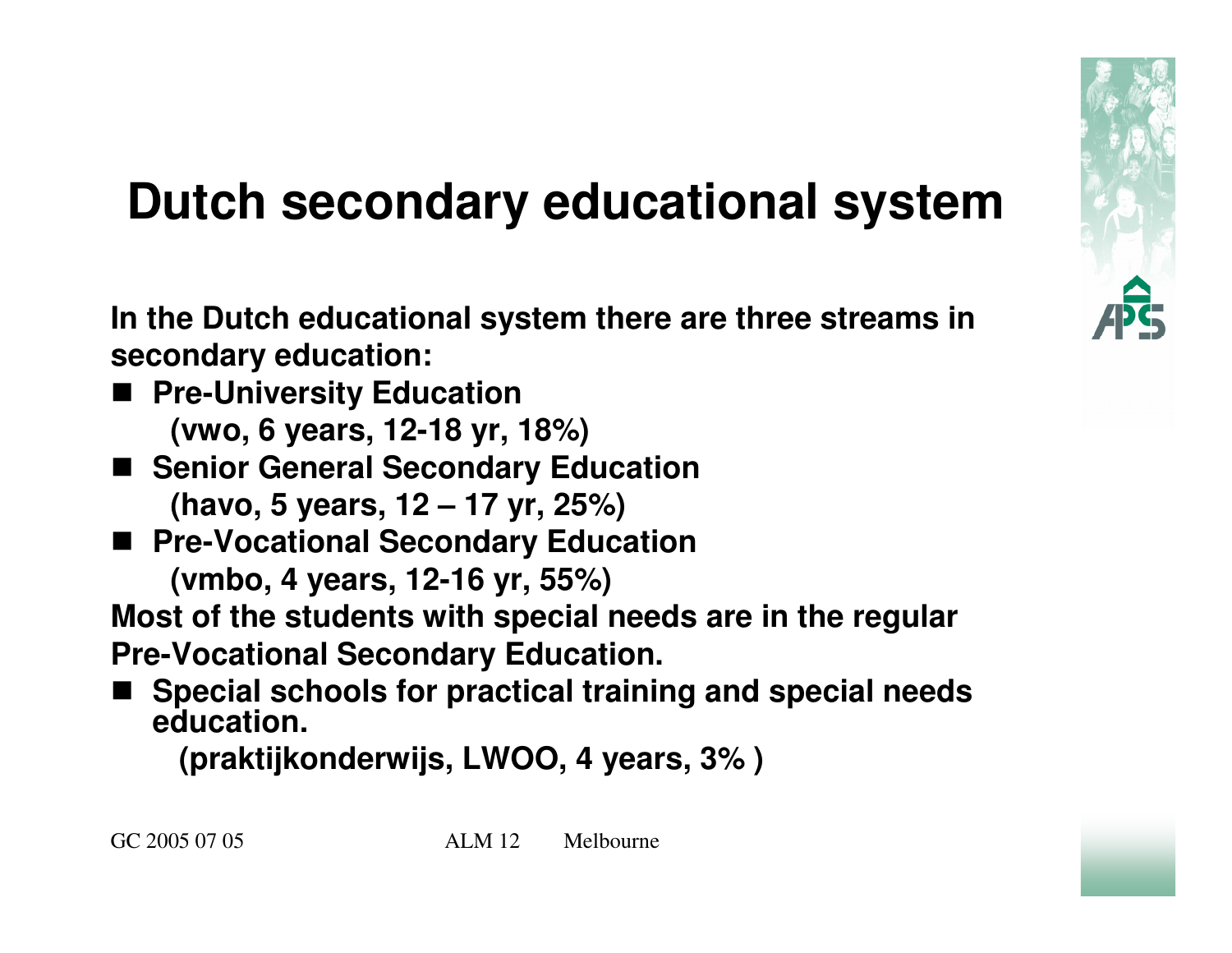

# **Pre-Vocational Secondary Education**

**Pre-Vocational Secondary Education consists of a**

- **theoretical stream**
- **mixed stream**
- **basic stream 16%**

**Mixed and basic stream:** 

- **- Dutch, English, mathematics, science, history,economics, …**
- **vocational courses in sectors**

 **(Technology, Personal and Social Services/Health Care, Economics and Agriculture)**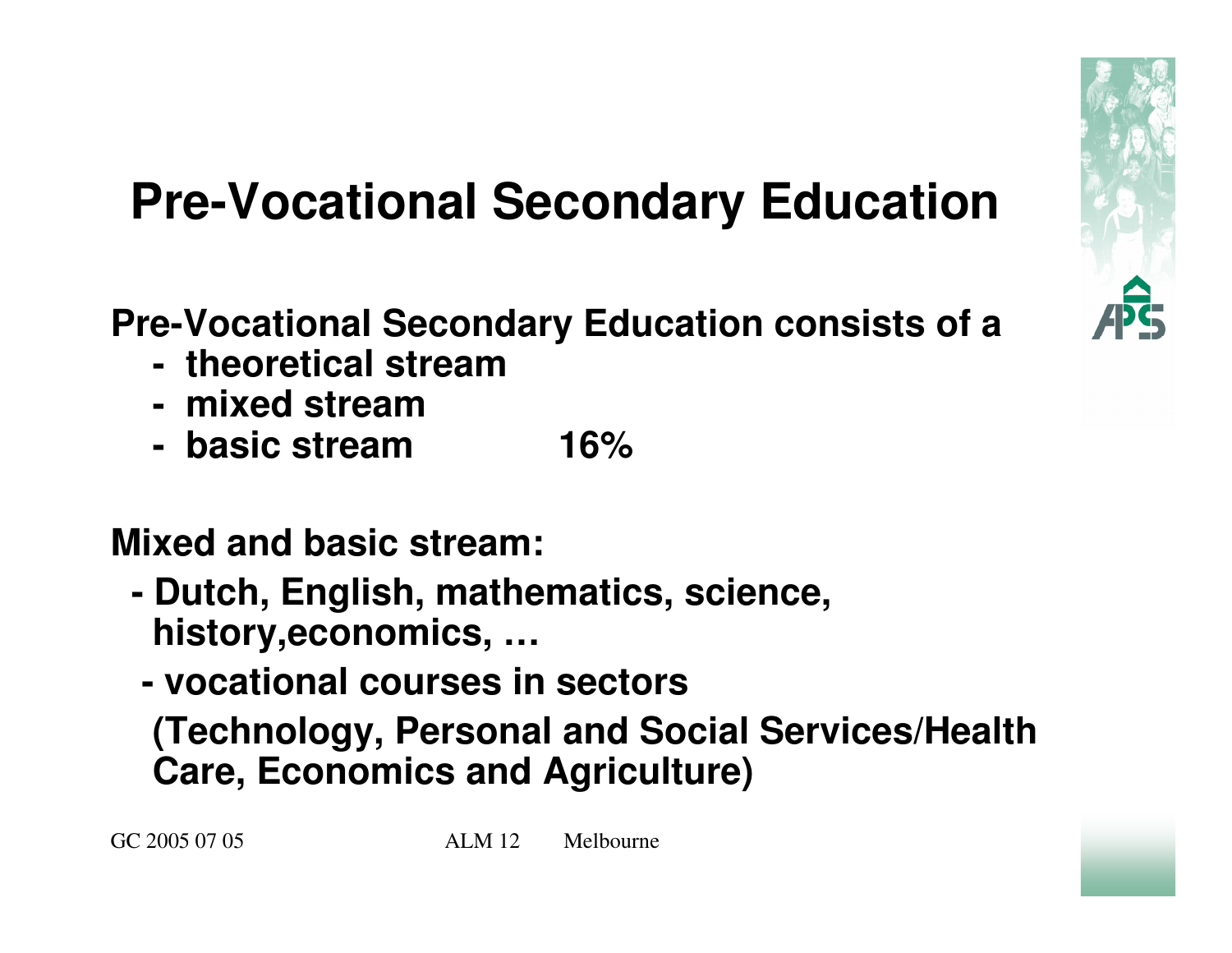# **Numeracy**

■ Work definition:<br>**Alumerical com** 

**"Numerical competency is the intertwined knowledge, skills and dispositions (attitudes) necessary to adequately and autonomously cope with the quantitative aspects of the world around us."**

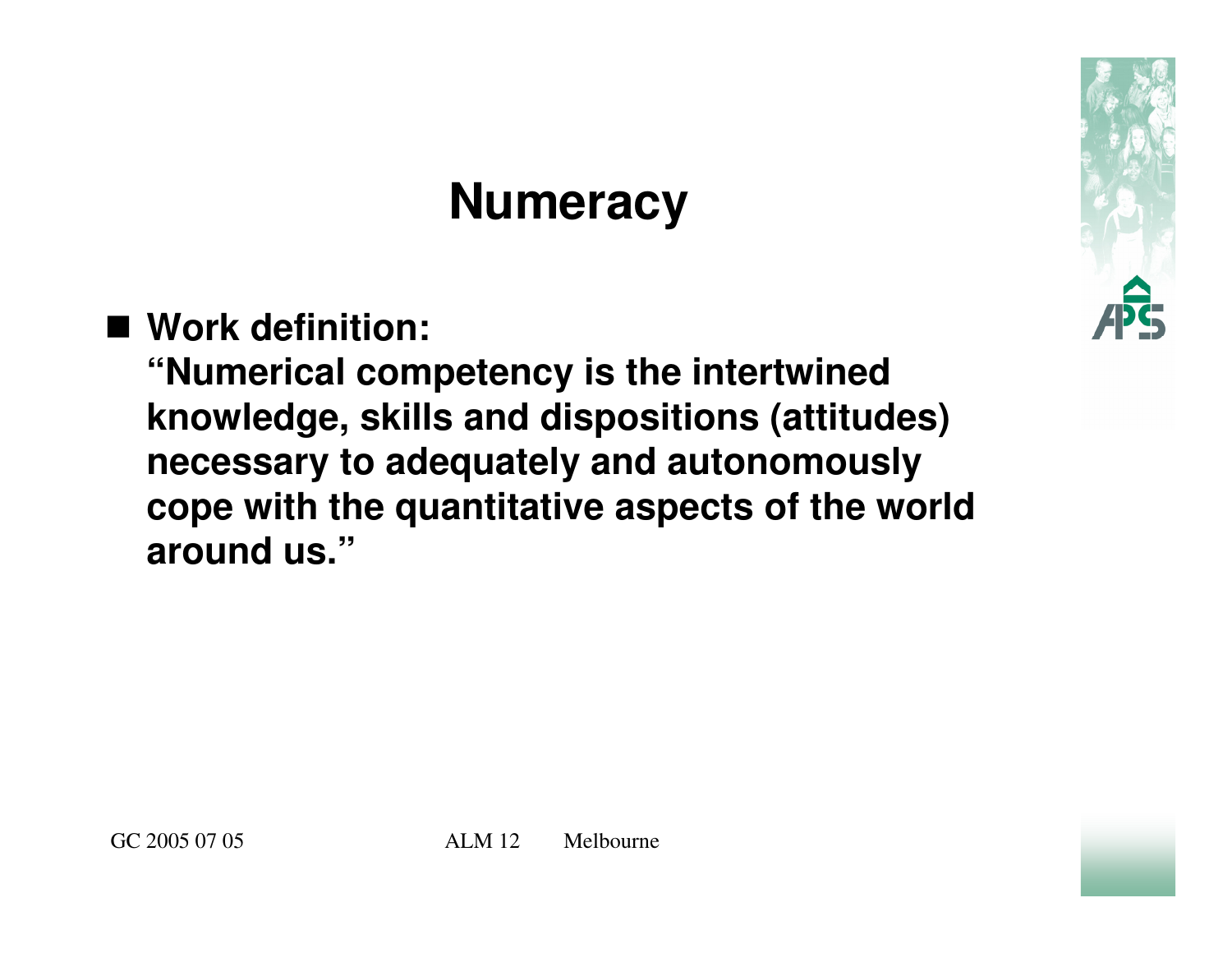# **Scope**

- **Wiskundige Geletterdheid en Gecijferdheid.** ■ Literacy and numerical literacy (numeracy).
	- **Mathematical literacy**
	- **Statistical literacy**
	- **Spatial literacy**
	- **Quantitative literacy**
	- **Democratic mathematics**

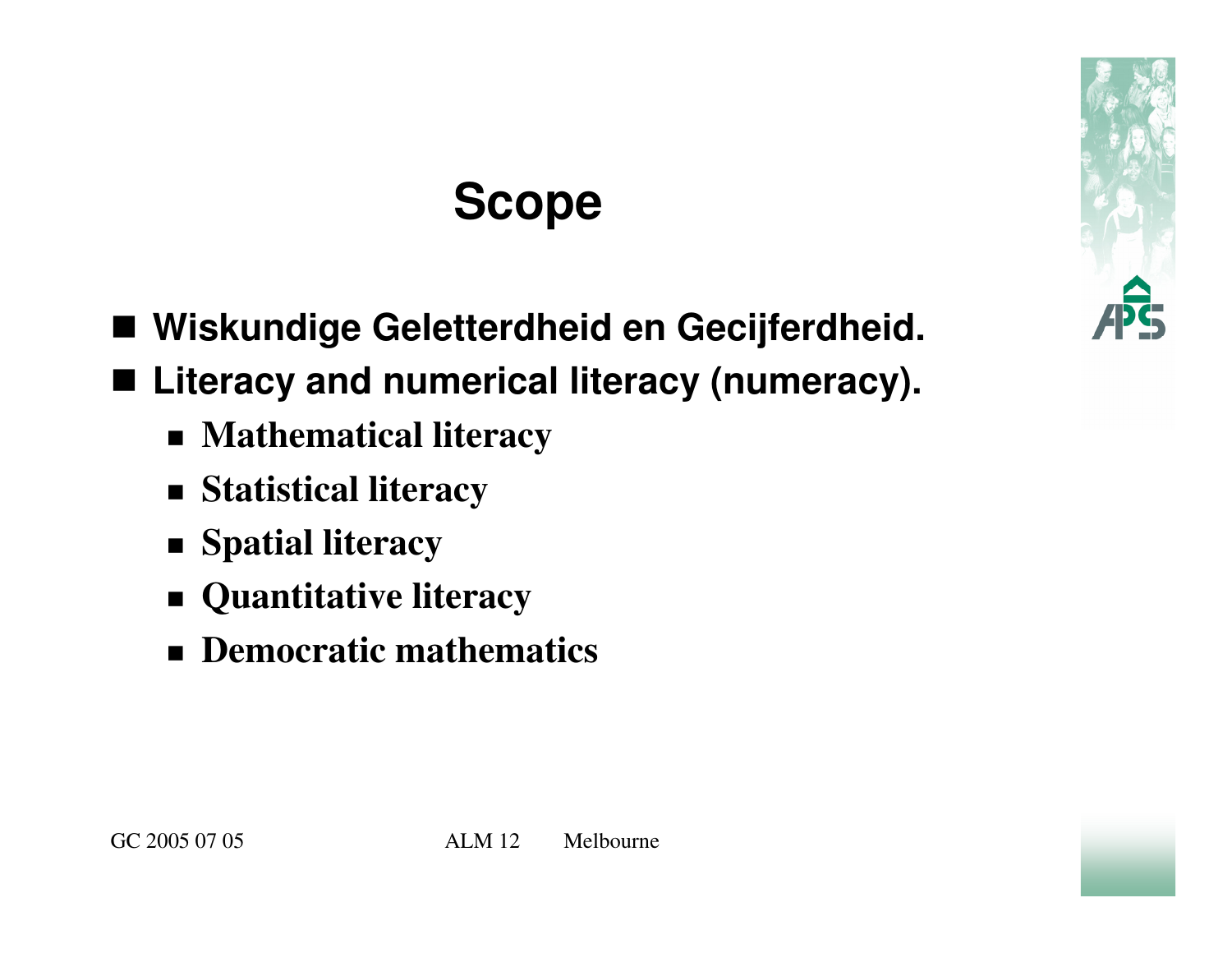# **History**

 **The human mind swells with satisfaction upon ascertained results, and finds pure enjoyment in the contemplation of truths which evince a progressive knowledge respecting the real conditions of the human family."(Joseph CG Kennedy, census 1840 official)**

**From: A Calculating People, Patricia Cline Cohen, 1999**

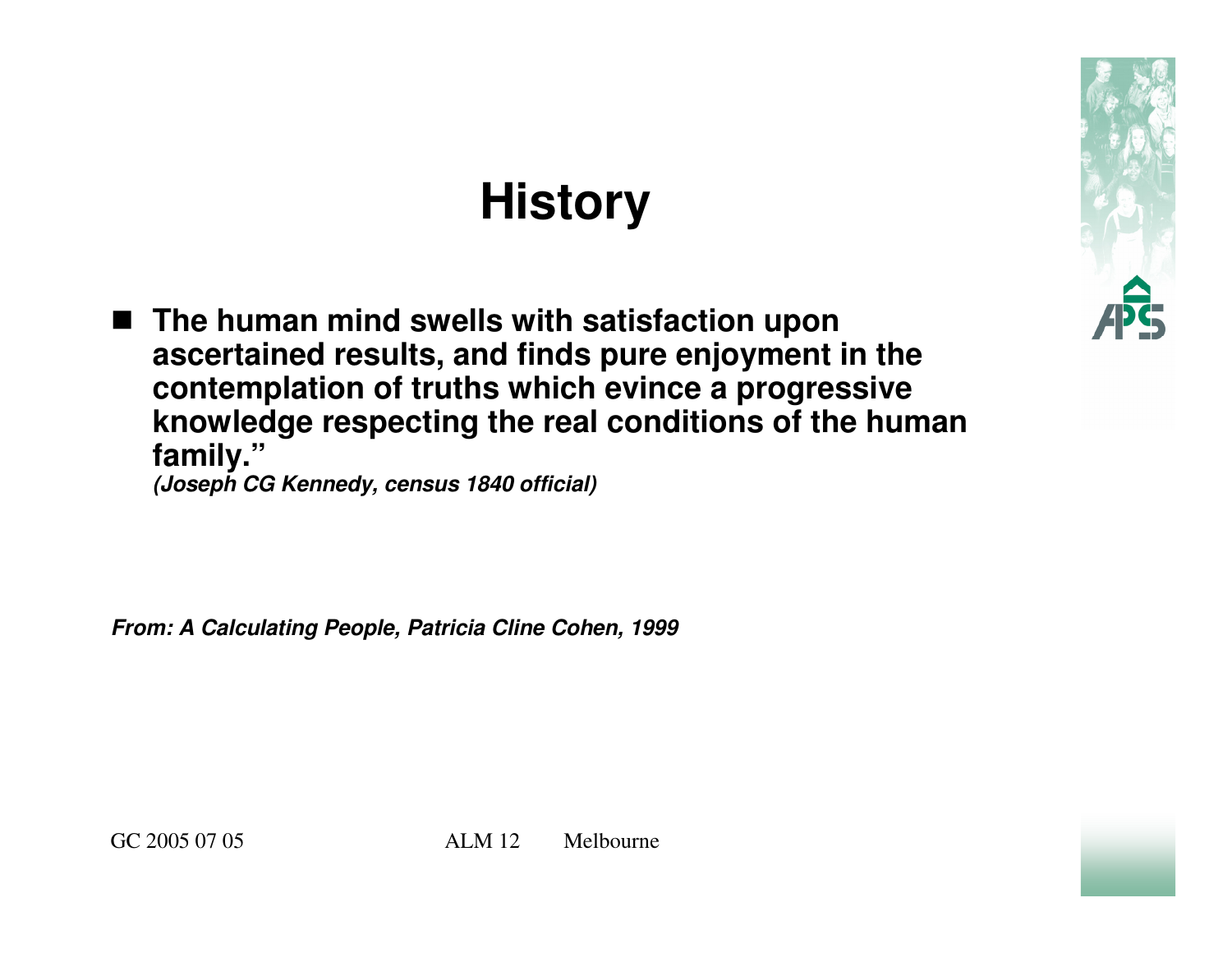|                                      | <b>NAMES</b><br>OF HEADS OF FAMILIES<br>$121'$ st histrict | FREE WHITE PERSONS, INCLUDING HEADS OF FAMILIES.<br>$1840$ Census<br><b>PEMALES</b>               |                      |                                 |                  |                 |              |                       |          |             |                       |                   |     |                                            |          |    |                      |                                 |                                                                       |    |           |                  |                 |             |  |
|--------------------------------------|------------------------------------------------------------|---------------------------------------------------------------------------------------------------|----------------------|---------------------------------|------------------|-----------------|--------------|-----------------------|----------|-------------|-----------------------|-------------------|-----|--------------------------------------------|----------|----|----------------------|---------------------------------|-----------------------------------------------------------------------|----|-----------|------------------|-----------------|-------------|--|
|                                      |                                                            |                                                                                                   |                      | Richmond                        |                  | $C$ $C$ $H$ $H$ | <b>MALES</b> |                       |          |             |                       |                   |     |                                            | Top Rode |    |                      |                                 |                                                                       | 70 |           |                  |                 |             |  |
|                                      |                                                            | $\frac{\text{Under}}{\text{S}}$                                                                   | $10^{\circ}$         | 10<br>15                        | 15               | 20              | 30<br>40     | 40<br>BO <sub>1</sub> | 60       | 60<br>70    | 70<br>BO <sup>1</sup> | $\frac{444m}{90}$ | 100 | 100<br>aunder and up. Under aunder         |          |    | 10<br>$\frac{m}{16}$ | 16<br>$\frac{\text{under}}{20}$ | 30                                                                    | 40 | <b>GO</b> | $-60$            | 70              | usder<br>80 |  |
|                                      | Savid Nelch                                                | $\overline{2}$                                                                                    |                      |                                 |                  |                 |              |                       |          |             |                       |                   |     |                                            |          |    |                      |                                 |                                                                       |    |           |                  |                 |             |  |
|                                      | William Sellen                                             |                                                                                                   | $\overline{2}$       | $\overline{2}$                  |                  |                 |              |                       |          |             |                       |                   |     |                                            |          |    |                      |                                 |                                                                       |    |           |                  |                 |             |  |
|                                      | Joery Walker                                               |                                                                                                   |                      |                                 |                  |                 |              |                       |          |             |                       |                   |     |                                            |          |    |                      |                                 |                                                                       |    |           |                  |                 |             |  |
|                                      | William Whitaker                                           | $\mathfrak{D}$                                                                                    |                      | 5                               |                  |                 |              |                       |          |             |                       |                   |     |                                            |          |    |                      |                                 |                                                                       |    |           |                  |                 |             |  |
|                                      | Jeorge Readle                                              |                                                                                                   |                      |                                 |                  |                 |              |                       |          |             |                       |                   |     |                                            |          |    |                      |                                 |                                                                       |    |           |                  |                 |             |  |
|                                      | Sames Palmer 2                                             |                                                                                                   |                      |                                 |                  |                 |              |                       |          |             |                       |                   |     |                                            |          |    |                      |                                 |                                                                       |    |           |                  |                 |             |  |
|                                      | Herit Rowland                                              |                                                                                                   |                      |                                 |                  |                 |              |                       |          |             |                       |                   |     |                                            |          |    |                      |                                 |                                                                       |    |           |                  |                 |             |  |
|                                      | Ezekiel Rachael                                            |                                                                                                   |                      |                                 |                  |                 |              |                       |          |             |                       |                   |     |                                            |          |    |                      |                                 |                                                                       |    |           |                  |                 |             |  |
|                                      | lenathan Palmer                                            |                                                                                                   |                      |                                 |                  |                 |              |                       |          |             |                       |                   |     |                                            |          |    |                      |                                 |                                                                       |    |           |                  |                 |             |  |
|                                      | Martin Suglett                                             |                                                                                                   |                      |                                 |                  |                 |              |                       |          |             |                       |                   |     |                                            |          |    |                      |                                 |                                                                       |    |           |                  |                 |             |  |
|                                      |                                                            | <b>MNO HEAD</b><br>$1840$ $Census$<br><b>FREE WHITE PERSO</b><br><b>PEMALES.</b><br>Top Rolit 1/4 |                      |                                 |                  |                 |              |                       |          |             |                       |                   |     |                                            |          |    |                      |                                 |                                                                       |    |           |                  |                 |             |  |
| <b>NAMES</b><br>OF HEADS OF FAMILIES |                                                            |                                                                                                   | Richmond Can't       |                                 |                  |                 | <b>MALES</b> |                       |          |             |                       |                   |     |                                            |          | 10 | 15                   | 20                              |                                                                       |    |           |                  | 793             |             |  |
|                                      | $121'$ st Histric                                          | $\frac{\text{Under}}{\text{K}}$                                                                   | 5<br>$\frac{44}{10}$ | 10<br>$\frac{\text{under}}{16}$ | 15 <sub>15</sub> | 20 <sup>2</sup> | 30           | 40<br>60              | 60<br>60 | 60<br>$70-$ | 70<br>80              | 90                | 100 | 109<br>under and ep. Wader a under a under |          |    |                      |                                 | $\times$ under $\sim$ under $\times$ under $\times$ under $\times$ 00 |    |           | a. tamalay<br>60 | ender<br>$79 -$ | 160         |  |
|                                      | amis Blackston 2                                           |                                                                                                   |                      |                                 |                  |                 |              |                       |          |             |                       |                   |     |                                            |          |    |                      |                                 |                                                                       |    |           |                  |                 |             |  |
|                                      | Villiani Inglett                                           |                                                                                                   |                      |                                 |                  |                 |              |                       |          |             |                       |                   |     |                                            |          |    |                      |                                 |                                                                       |    |           |                  |                 |             |  |
|                                      | Elizabeth Milley                                           |                                                                                                   |                      |                                 |                  |                 |              |                       |          |             |                       |                   |     |                                            |          |    |                      |                                 |                                                                       |    |           |                  |                 |             |  |
|                                      | Mary M. Inderson                                           |                                                                                                   |                      |                                 |                  |                 |              |                       |          |             |                       |                   |     |                                            |          |    |                      |                                 |                                                                       |    |           |                  |                 |             |  |
|                                      | Jarah Blackello.                                           |                                                                                                   |                      |                                 |                  |                 |              |                       |          |             |                       |                   |     |                                            |          |    |                      |                                 |                                                                       |    |           |                  |                 |             |  |
|                                      |                                                            |                                                                                                   |                      |                                 |                  |                 |              |                       |          |             |                       |                   |     |                                            |          |    |                      |                                 |                                                                       |    |           |                  |                 |             |  |

GC 2005 07 05 ALM 12 Melbourne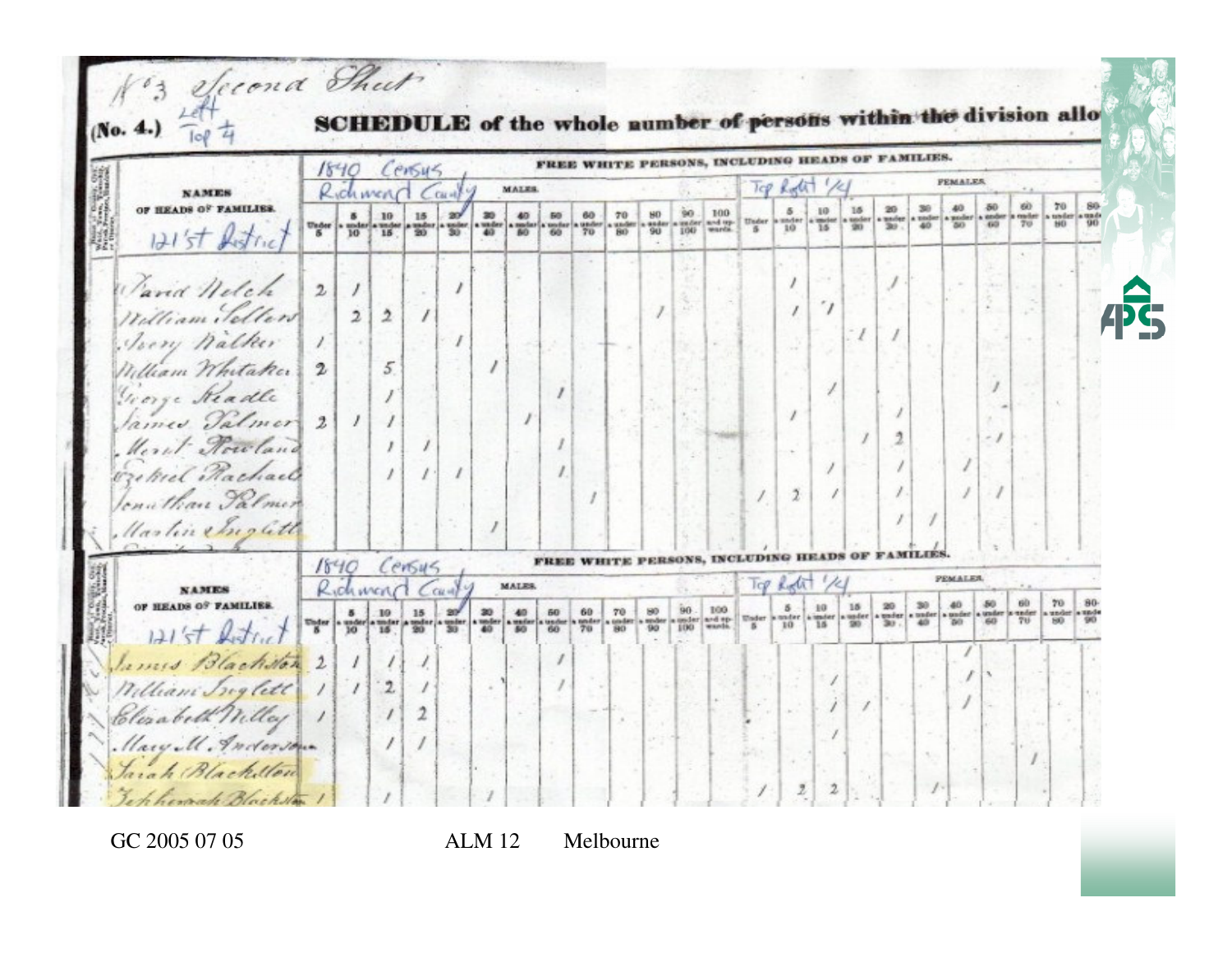# **School Mathematics versus Numeracy**

■ Avoid the typical school mathematics in adult<br>mathematics /mumerosy.oducetion **mathematics / numeracy education.**

> **(FitzSimons, 2002)(and many others)**

■ Design pre-vocational education, where you **treat the students as adults. With real life assignments and real life responsibilities.(Koops, 2000)**

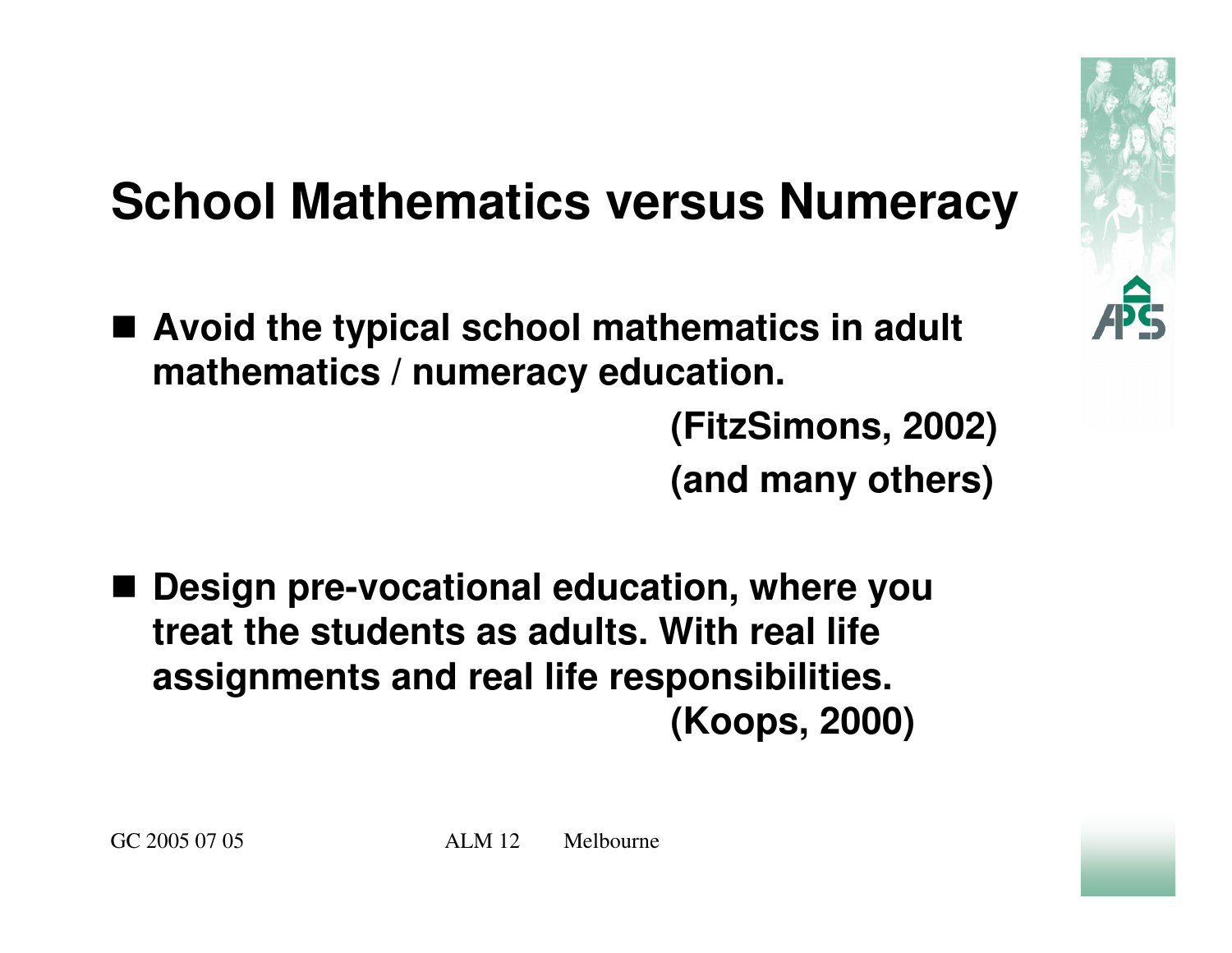### **Numeracy and Mathematical literacy**

 **(…) one thing everyone more or less has come to agree on is that mathematical literacy cannot be defined in terms of mathematical knowledge.** 

**Mathematical literacy is in fact mainly about the functional aspect of mathematical knowledge. It is about individual competencies to use mathematical knowledge in a practical, functional way; mathematical literacy in order to …. or mathematical literacy for … (…)(Jablonka, 2003)**

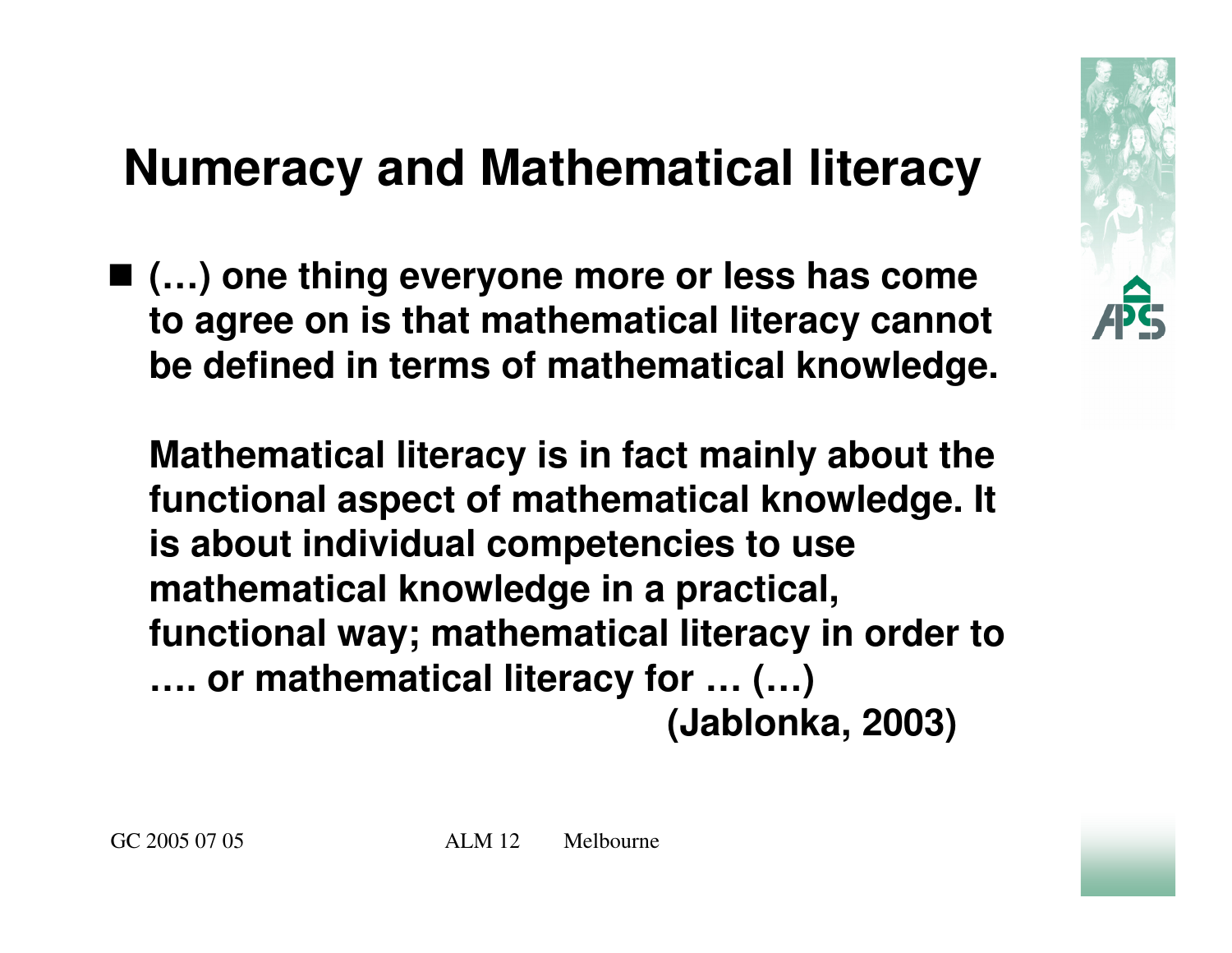### **Research set-up**

- **Real life assignments**<br>- △
- **Observations, pictures**
- **Stimulated recall**
- Analyzing the video's
	- **Window**

.

.

.

- **Flowerbed 0: Outside**
- .**Flower bed 1: Ik ben niet zo'n rekenaar**
- .**Flower bed 2: Haakse hoek**
- **Garbage bin**

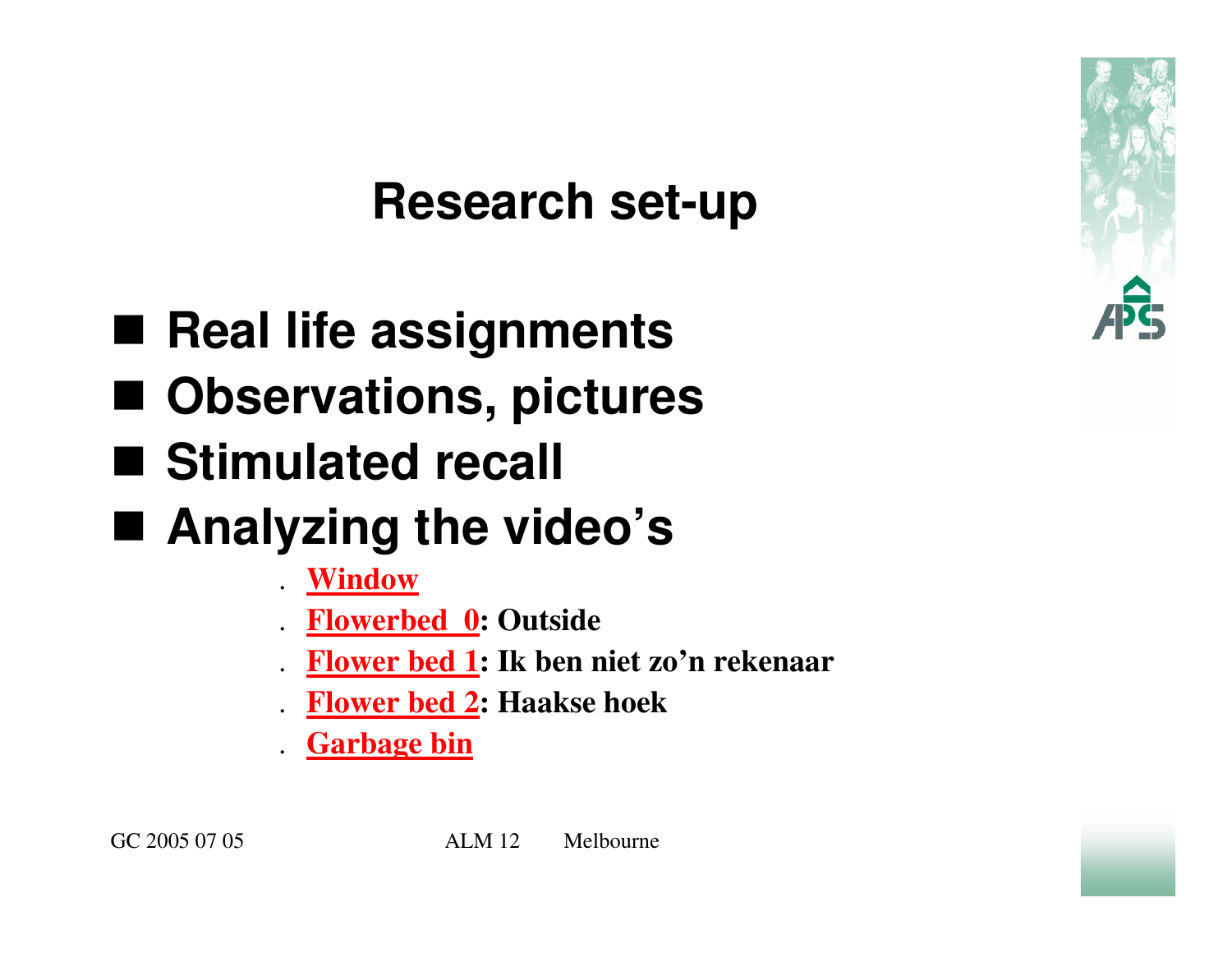# **Pitfalls**

# ■ Oversimplified ideas on numeracy

- The formatting power of school **mathematics**
- Deficit thinking

# -- **Ethnographical approach**

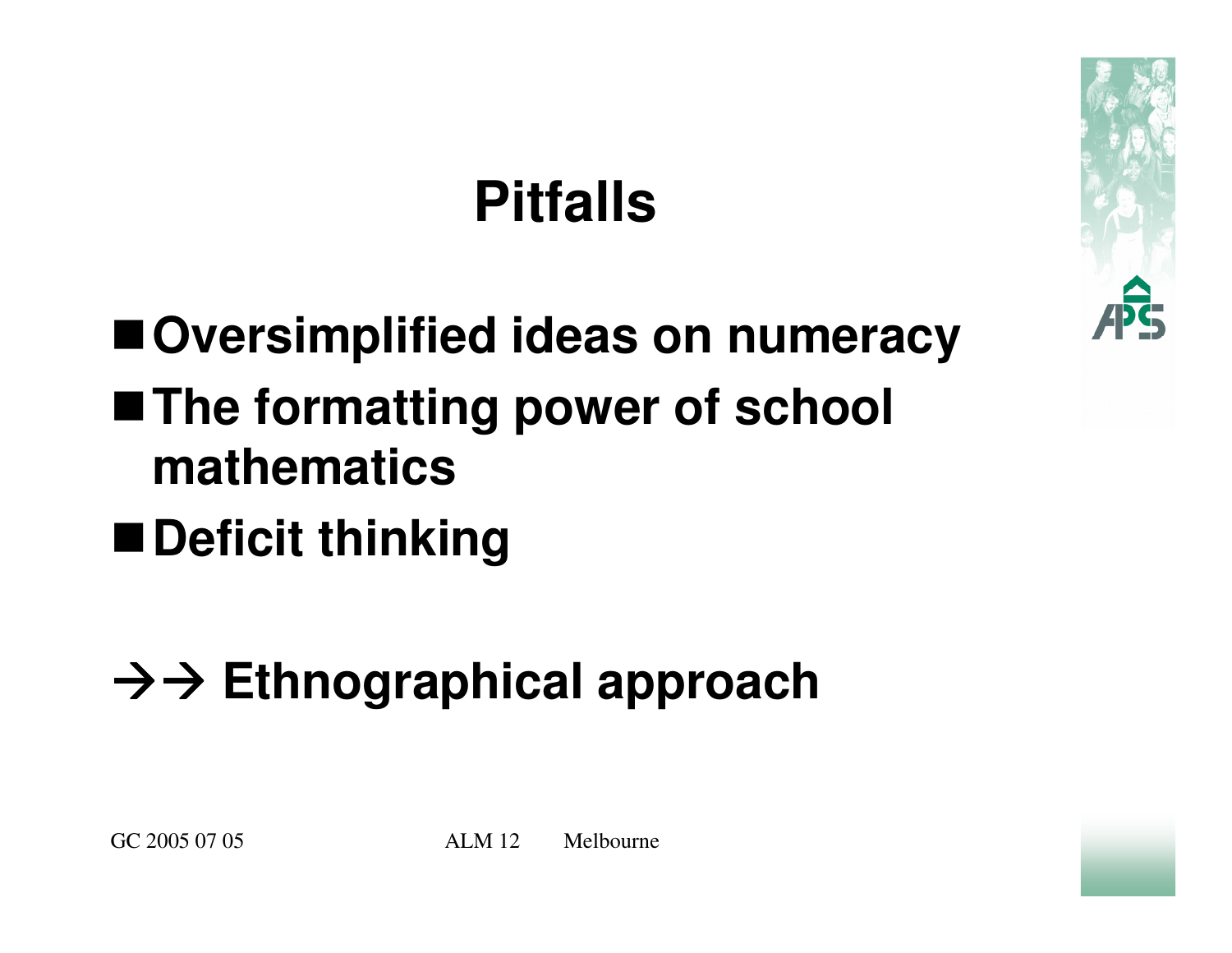

# **Analyses of the video's**

- Matching numbers with the sizes of the product of parts of **the product the products.**
- **Interpreting numbers a symbol for a kind of screw, drill or other things.**
- **Using the numbers as a measure instruction**
- Using the numbers to make a list of needed parts, **counting**
- Hardly any operations with numbers showed up. In cases<br>and the made they all use a saleulator of **where addition had to be made, they all use a calculator or even Excel in a very natural way.**
- Matching complex plans and schemes with the real<br>**product product**
- Hardly any mathematical language to express their **■** hardly any mathematical language to express their **numerical or spatial competences.**
- **Use of gestures to support the expressions of numerical competences.**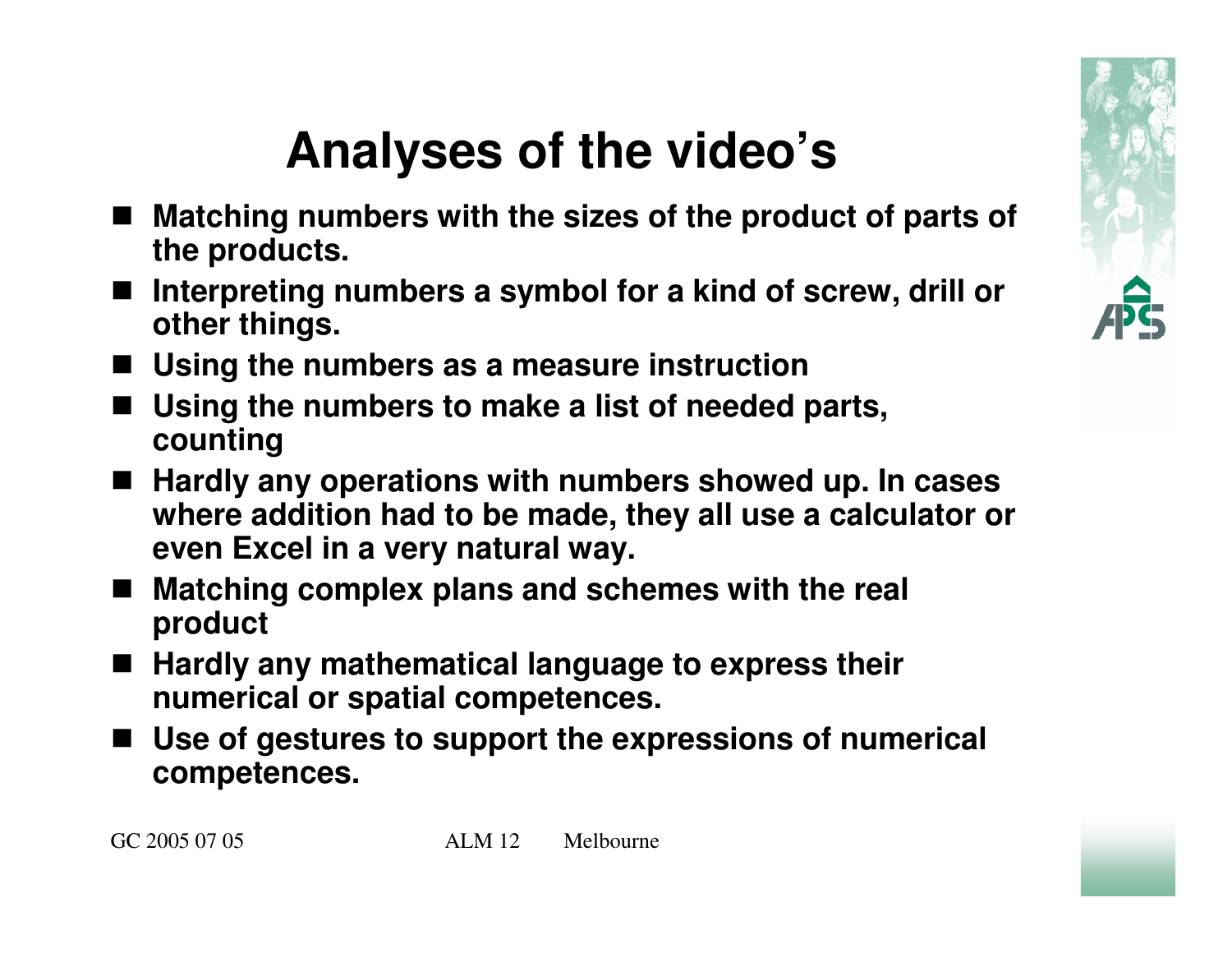# **Conclusions**

- Students have competences in a large number **of areas that we can categorize as numerical or spatial competences and if-then reasoning.**
- Students can reason well if they are working in **the situation or if they literally have the productin hand.**
- **Gestures and physical visualizations are important components in the students'numeracy repertoire.**

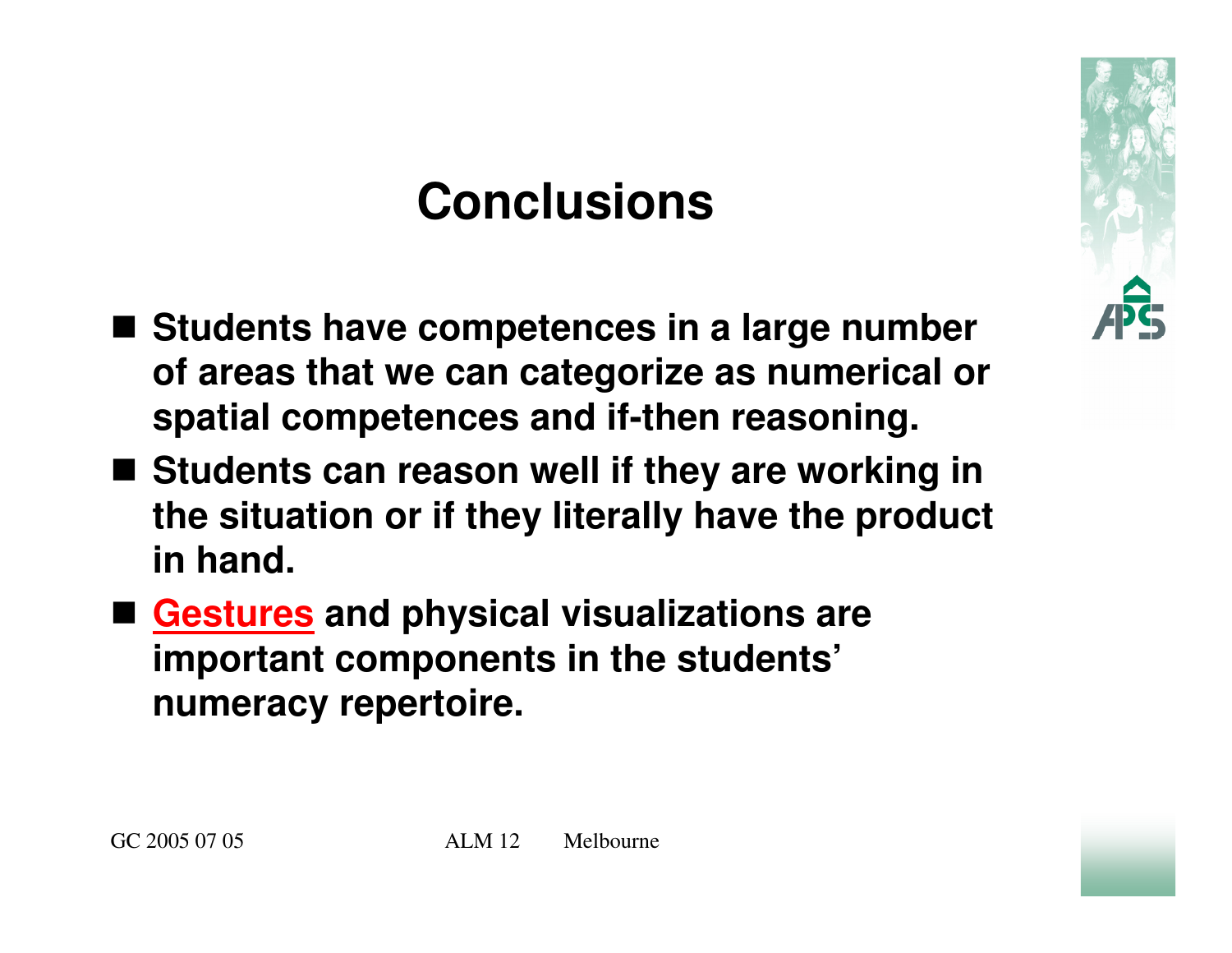#### **Recommendations**

- Stop exercising with formal operations
- Work on numerical competences with students **in direct and practical situations.**
- Try to link mathematical words and skills **directly and in situ to the things they do and show.**
- Have students collect all sorts of materials and<br>
in all of their evening in all materials and **their own productions in numeracy. Collect them in a work folder, file or portfolio and make that the topic of the lessons.**

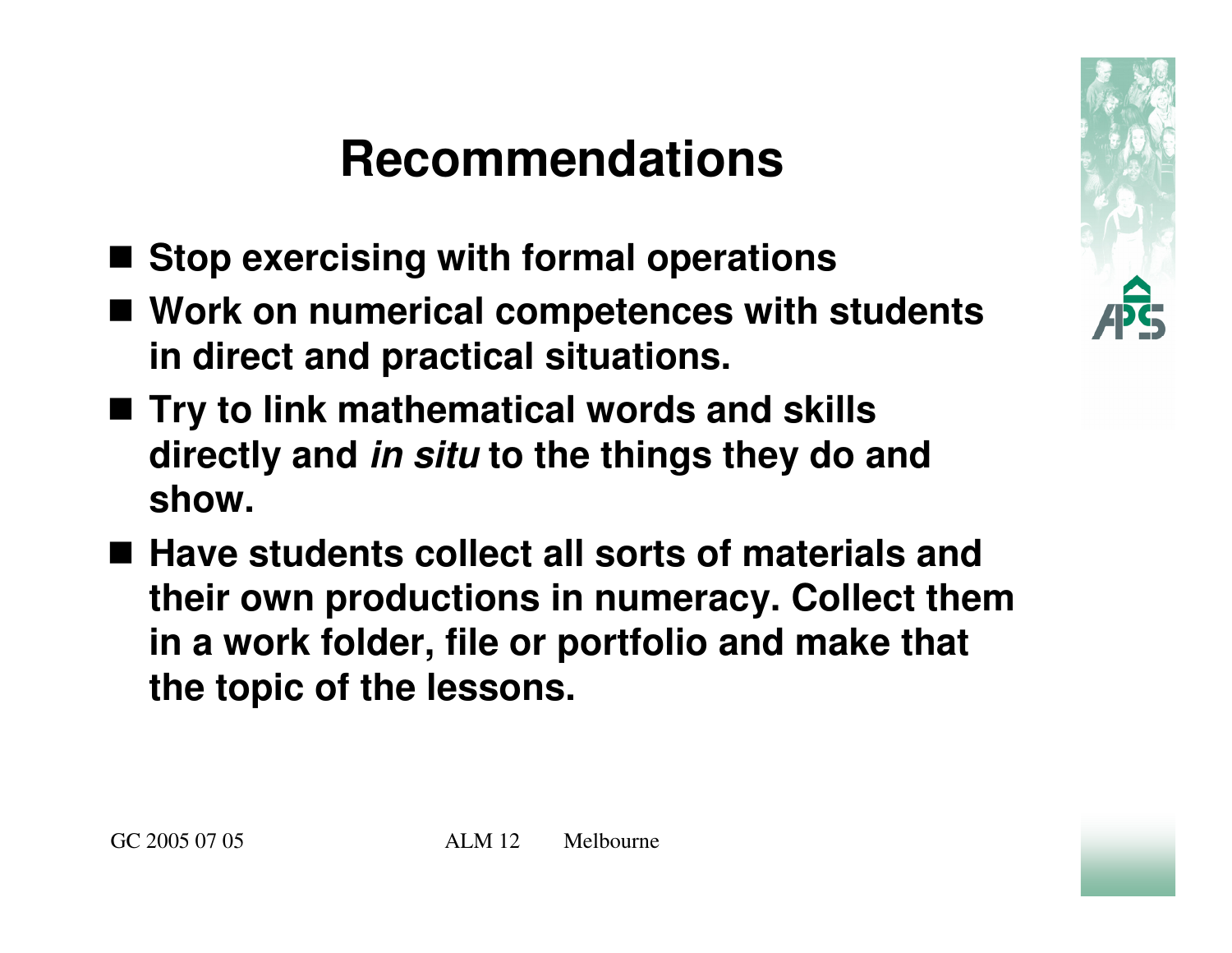### **Integrating numeracy and vocational**

- It is almost impossible to integrate the **mathematics courses and the vocational courses if they are separated in place and time. It is hard to integrate that what is not there.**
- Do not work on integration, but work on an **but work on the state of the state on d** integration and **n integral approach (start with the tasks and not with the curricula).**